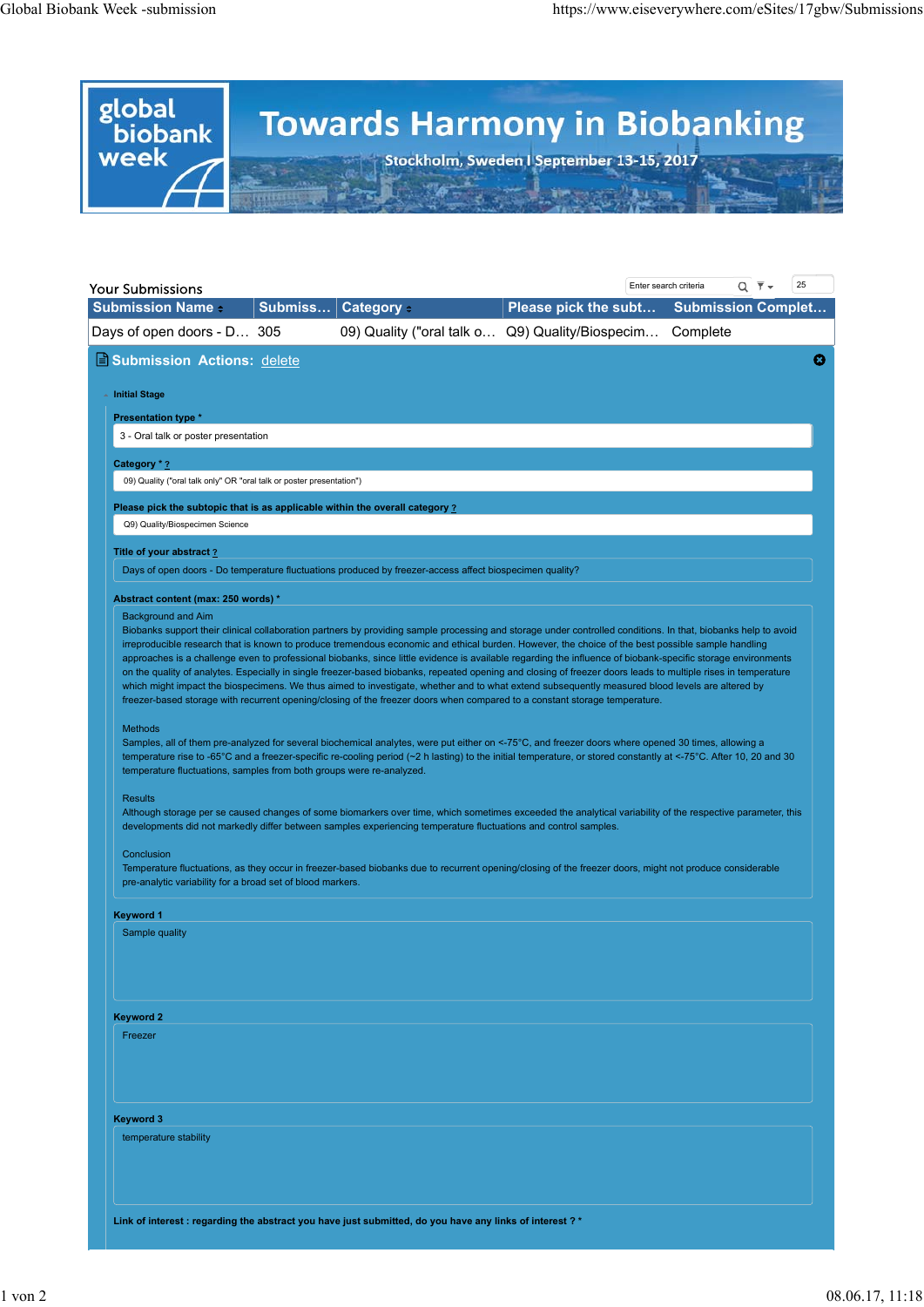| no                                      |                                      |                       |  |  |  |  |
|-----------------------------------------|--------------------------------------|-----------------------|--|--|--|--|
| If yes, please specify                  |                                      |                       |  |  |  |  |
|                                         |                                      |                       |  |  |  |  |
|                                         |                                      |                       |  |  |  |  |
|                                         |                                      |                       |  |  |  |  |
| Please upload any further documentation |                                      |                       |  |  |  |  |
| Upload                                  |                                      |                       |  |  |  |  |
| <b>Additional applicants</b>            |                                      | 25                    |  |  |  |  |
| <b>Full Name</b>                        | <b>Email</b>                         | <b>Applicant Type</b> |  |  |  |  |
| <b>Helmuth Haslacher</b>                | helmuth.haslacher@meduniwien.ac.at   | Author                |  |  |  |  |
| Lisa Brunner                            | lisa.a.brunner@meduniwien.ac.at      | Co-Author             |  |  |  |  |
| Marlene Gerner                          | marlene.gerner@meduniwien.ac.at      | Co-Author             |  |  |  |  |
| Elisabeth Ponweiser                     | elisabeth.ponweiser@meduniwien.ac.at | Co-Author             |  |  |  |  |
| Manuela Repl                            | manuela.repl@meduniwien.ac.at        | Co-Author             |  |  |  |  |
| Oswald Wagner                           | oswald.wagner@meduniwien.ac.at       | Co-Author             |  |  |  |  |
| Thomas Perkmann                         | thomas.perkmann@meduniwien.ac.at     | Author                |  |  |  |  |
|                                         |                                      |                       |  |  |  |  |
| Showing: 1-7 of 7                       |                                      |                       |  |  |  |  |
|                                         |                                      |                       |  |  |  |  |
|                                         |                                      |                       |  |  |  |  |

Last updated: 17th May, 2017 10:43

**Showing: 1-1 of 1**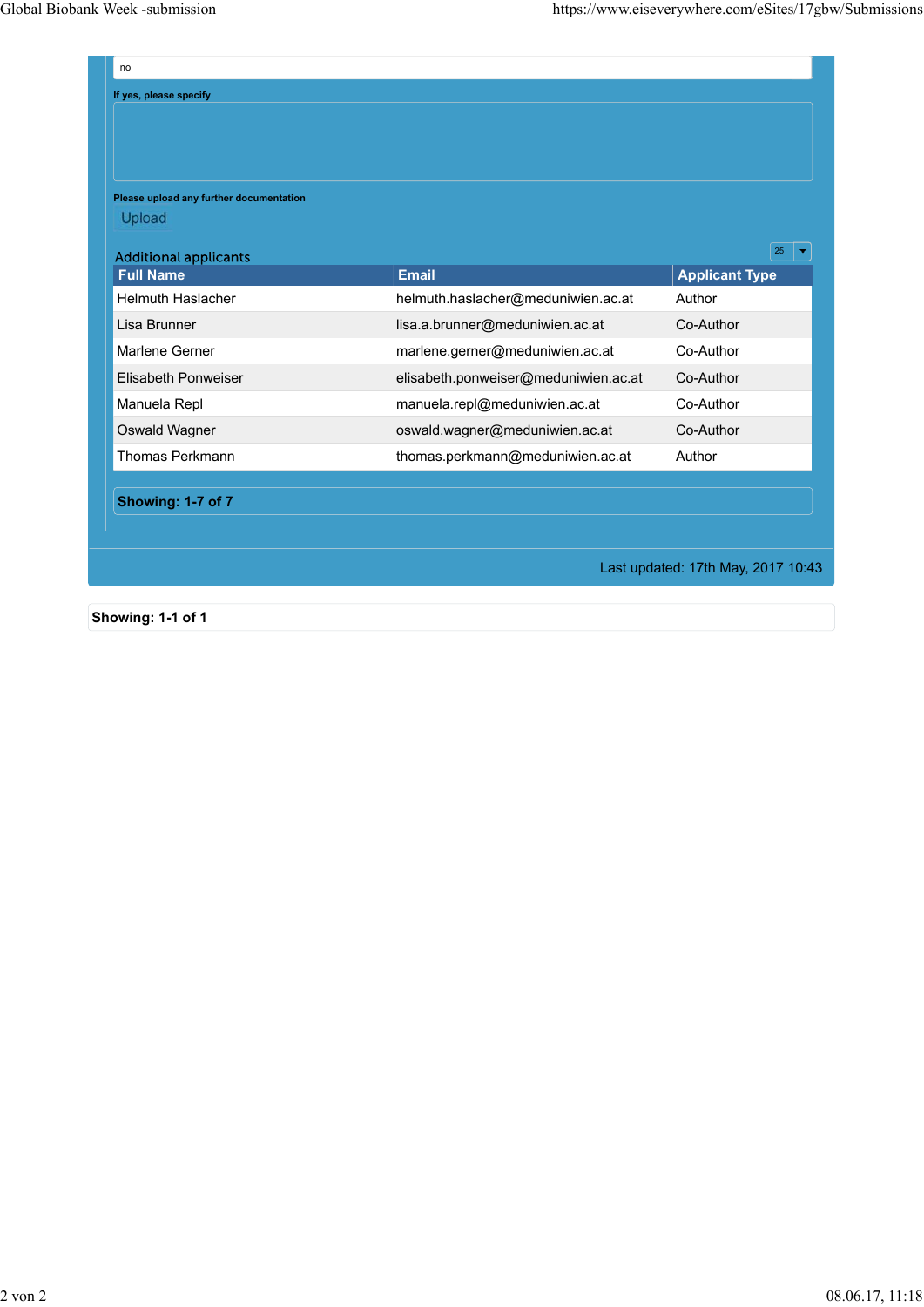# **Manual storage or fully-automated innovative storage system? What and how?**

K. Sargsyan, G. Hartl, K. Plattner, M. Bayer, B. Huppertz

# Background

Nowadays most biobanks still keep their fluid samples in manual freezers and only a very small percentage of biobanks uses automated systems. As with manual freezers tube handling takes place at room temperature quality of samples could not be ensured.

## Methods

Biobank Graz has 5 generations of storage systems starting from historically inherited, decades old freezers, than to water cooled freezer, than fully automated storage system with -20°C tube peaking to fully automated system with -80°C tube peaking and also a walk-in manual store is in place. As all systems are in use Biobank Graz has exact overview on all features of the systems: advantages as well as disadvantages. This topic has been systematically reviewed and evaluated.

# Results

Each of these storage systems is specifically suitable for storage of different kind of fluid samples at - 80°C, depending on vial type and volume, identification type (e.g. 2D barcoded or written), amount of daily incoming aliquots, sample distribution frequency etc.

# Conclusio

The new fully automated storage systems at -80°C with high storage capacity can be functional and suitable as well as manual walk–in stores and water cooled freezers, depending on local technical requirements and sample turnover capability.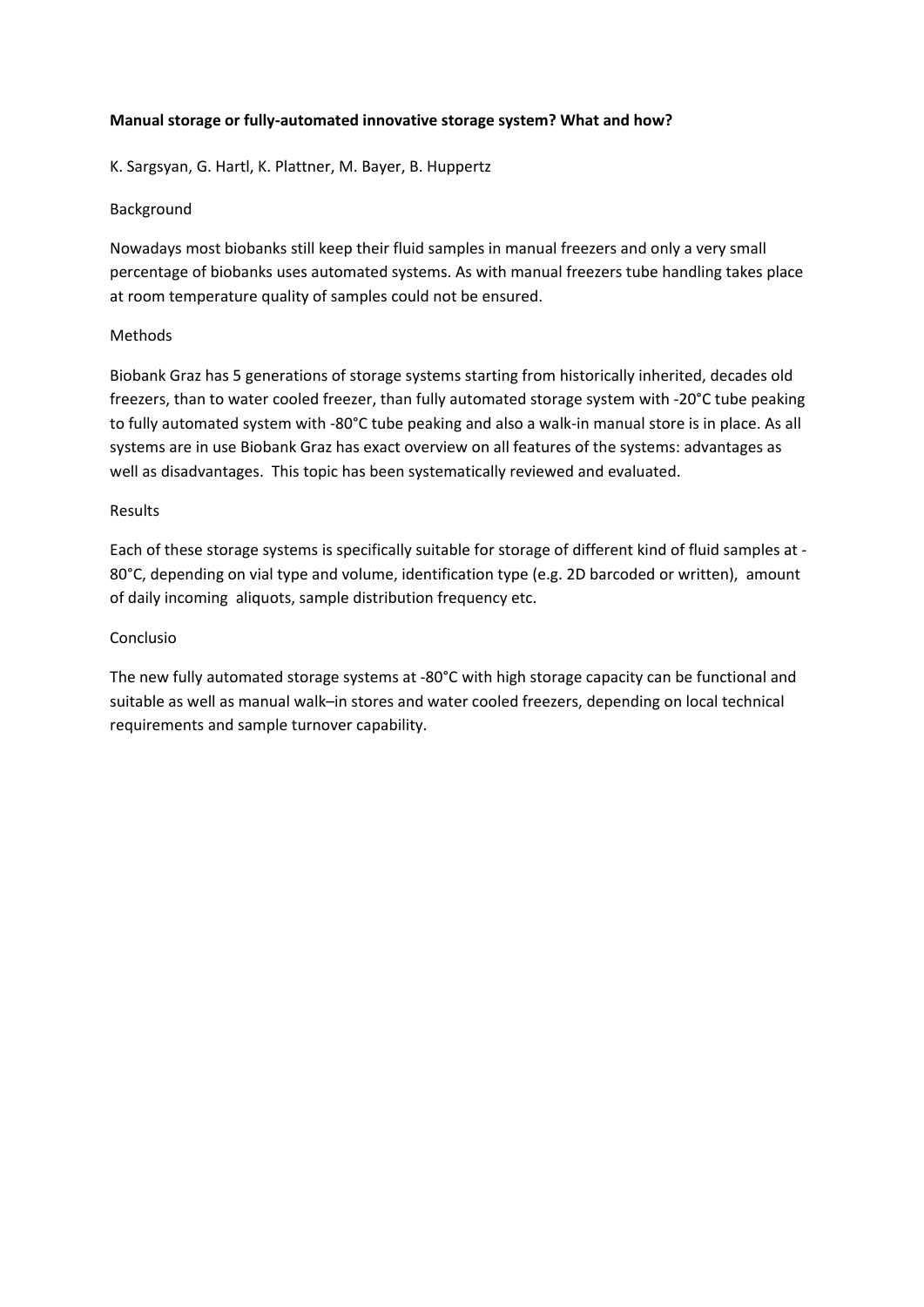# **Major project management pitfalls of clinical projects and how to avoid them**

# F. Vogl, T. Macheiner, B. Huppertz, K. Sargsyan

Background:

Modern biobanks are no longer seen as storage facilities only, but rather as central hubs for biomedical research. In addition to biospecimen collection, processing and archiving, they are also involved in management of clinical projects. Project management in a biobank includes diverse tasks: donor selection, clinical data acquisition or cost calculation for biobank services.

# Methods:

Biobank Graz successfully processes inquiries from academic and industrial research for more than 10 years and provides samples to researchers all over the world. The project database of Biobank Graz comprises all inquiries since its foundation until today. Systematic evaluation of these requests allowed us to identify the major pitfalls during project planning and implementation, as well as the most frequent causes for project delays and cancellations.

### Results:

The lessons learned during 10 years of experience in management of clinical projects were collected, summarized and divided into different categories. By this means, we were able to identify the 7 major project management pitfalls of clinical projects. These pitfalls include different scenarios from simple communication problems and planning mistakes (e.g. appropriate control cohort) to more complex bottle necks (e.g. availability of clinical data). We provide tips and helpful hints for the daily work of project managers in biobanks in order to avoid common pitfalls.

### Conclusion:

Biological materials are retrospectively not customizable, thus not everything is predictable in biobank project management. However, awareness of the 7 major project management pitfalls contributes to effective and successful project development and management in the highly interdisciplinary environment of biobanks.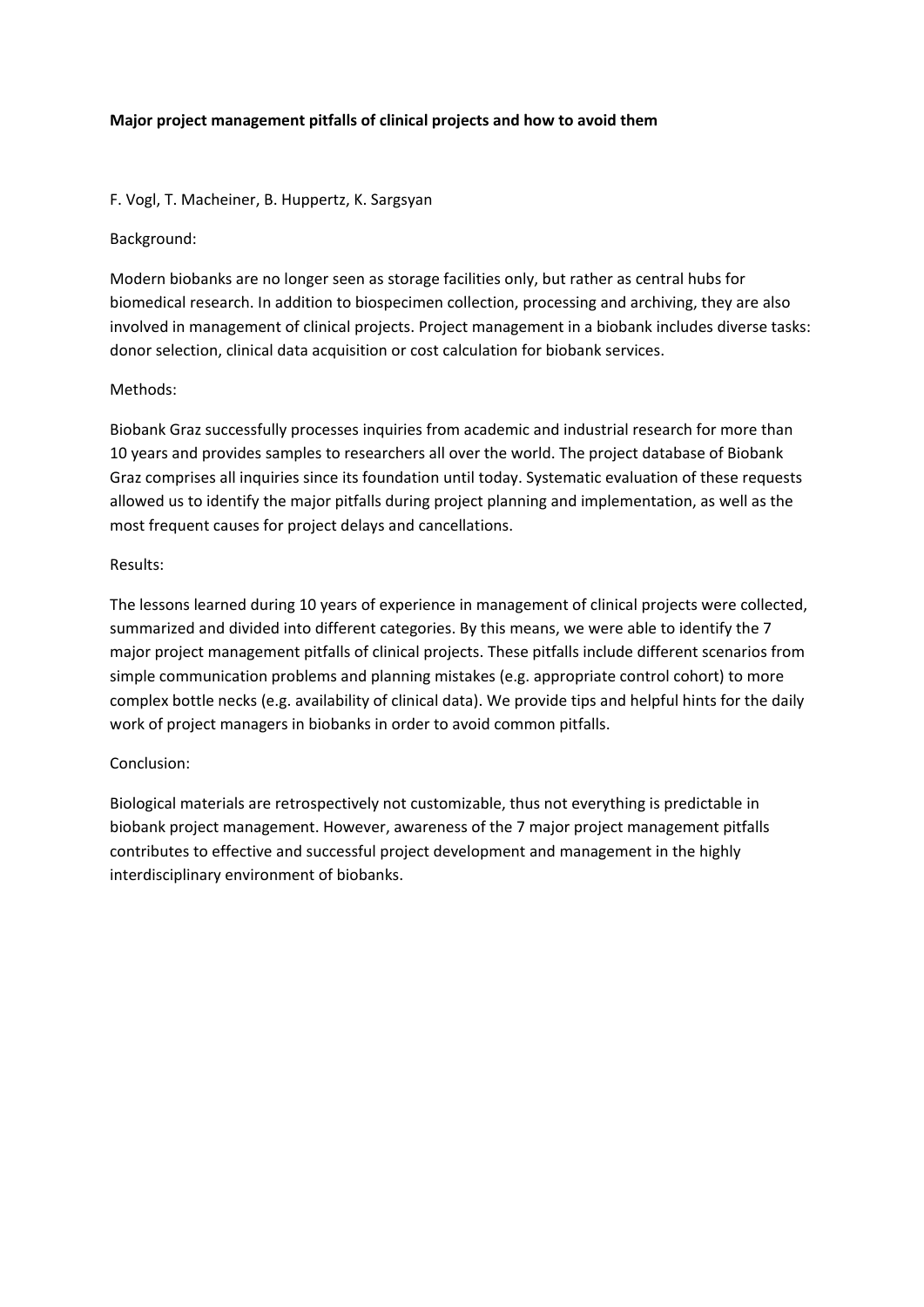#### **CEN standards: from paper to action**

V. Perz, J. Woger, K. Sargsyan, B. Huppertz

#### Background:

Recently, the European Committee for Standardization published several European Technical Specifications (CEN/TS) with high relevance for biobanks. In detail, technical specifications for the pre-examination processes of urine, venous whole blood, serum, plasma, snap frozen tissue and FFPE tissue are waiting for their realization in biobanking. Here we present a guideline for the successful application of CEN/TS in biobanks.

#### Methods:

To identify the relevant parameters and responsible stakeholders, the described workflow of all relevant CEN/TS was divided into the phases: patient data assessment; lab work – sample preparation; transportation and storage. Standard operating procedures (SOPs) affected by CEN/TS were defined and adapted accordingly. Moreover, we collected all points with relevance for documentation. Databases should be modified to comply with CEN/TS requirements and data input devices must be adapted. Finally, responsible staff was/will be instruct concerning the new procedures.

#### Results:

Existing cohorts were evaluated regarding their CEN/TS status quo. Thereafter, the fitting in CEN/TS of SOPs and databases was the major focus. For fast and sound data assessment, data collection and future data query it is of great importance to avoid description fields wherever possible and use tick boxes, drop down lists or automatically generated data (time points, temperatures, volumes, barcode numbers etc.) instead.

#### Conclusion:

CEN/TS were predominantly not elaborated for biobanking which challenges biobanks. Likewise, we need to evaluate the applicability of CEN/TS in the daily routine. Nevertheless, strategic approaches could enable biobanks to accomplish CEN/TS, to assure highest quality and provide biological material with reliable value in the long run.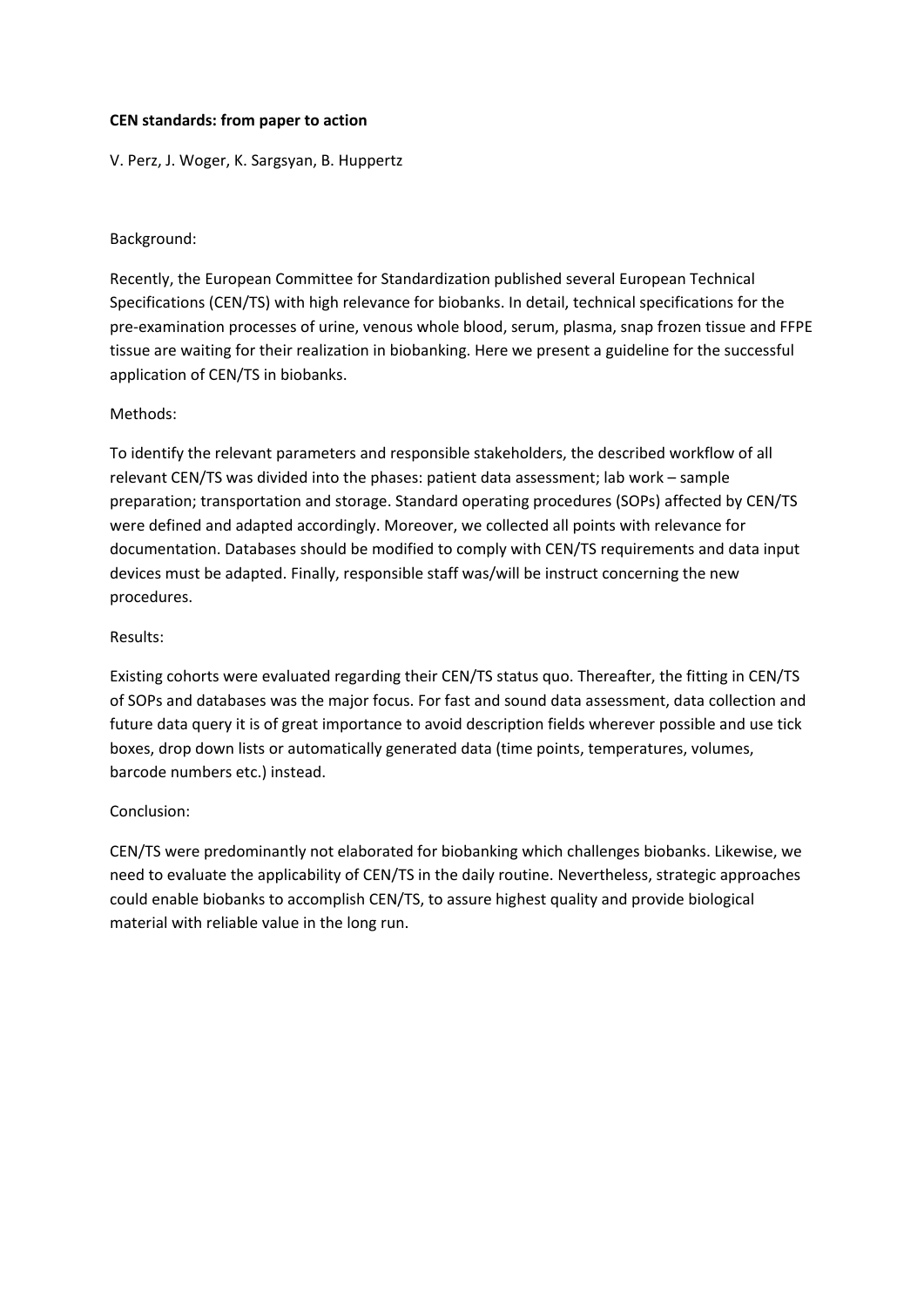# **Bio-value in bio-banking. Citizens' understandings of value, trust, and engagement in the Austrian context**

Melanie Goisauf

Biobanks have become essential infrastructures in biomedical research. In collecting, storing, and providing biological samples and health related data, they could also be considered as a site of 'biovalue' production. In this regard, biobanking practice is entangled with questions of ownership, (commercial) access and benefit-making as well as sharing. Associated with these questions are debates about privacy, trust, and ownership in biobanking. Against this background, the paper examines the specific ways in which citizens discuss the processing of donated data and biological material in the context of the Austrian biobanking infrastructure BBMRI.at. It builds on the indepth analysis of nine group-discussions where citizens and patient representatives, together with professionals from the field debated about biobanking. The paper explores how citizens produce value in participatory settings, their practices in creating 'biovalue', and their concept of donated samples as carriers of valuable

'bio-information'. The analysis focusses on how this entanglement is enacted in participatory group-settings where biobanks are addressed as sites of 'biovalue' production. It further allows insights in perceptions of and trust towards research institutions in which biobanking practices take place. In connecting these findings to understandings of consent and ownership of samples and data, the paper concludes with a discussion of new models for engaging individuals and publics in biobanking where donors are considered as partners of research.